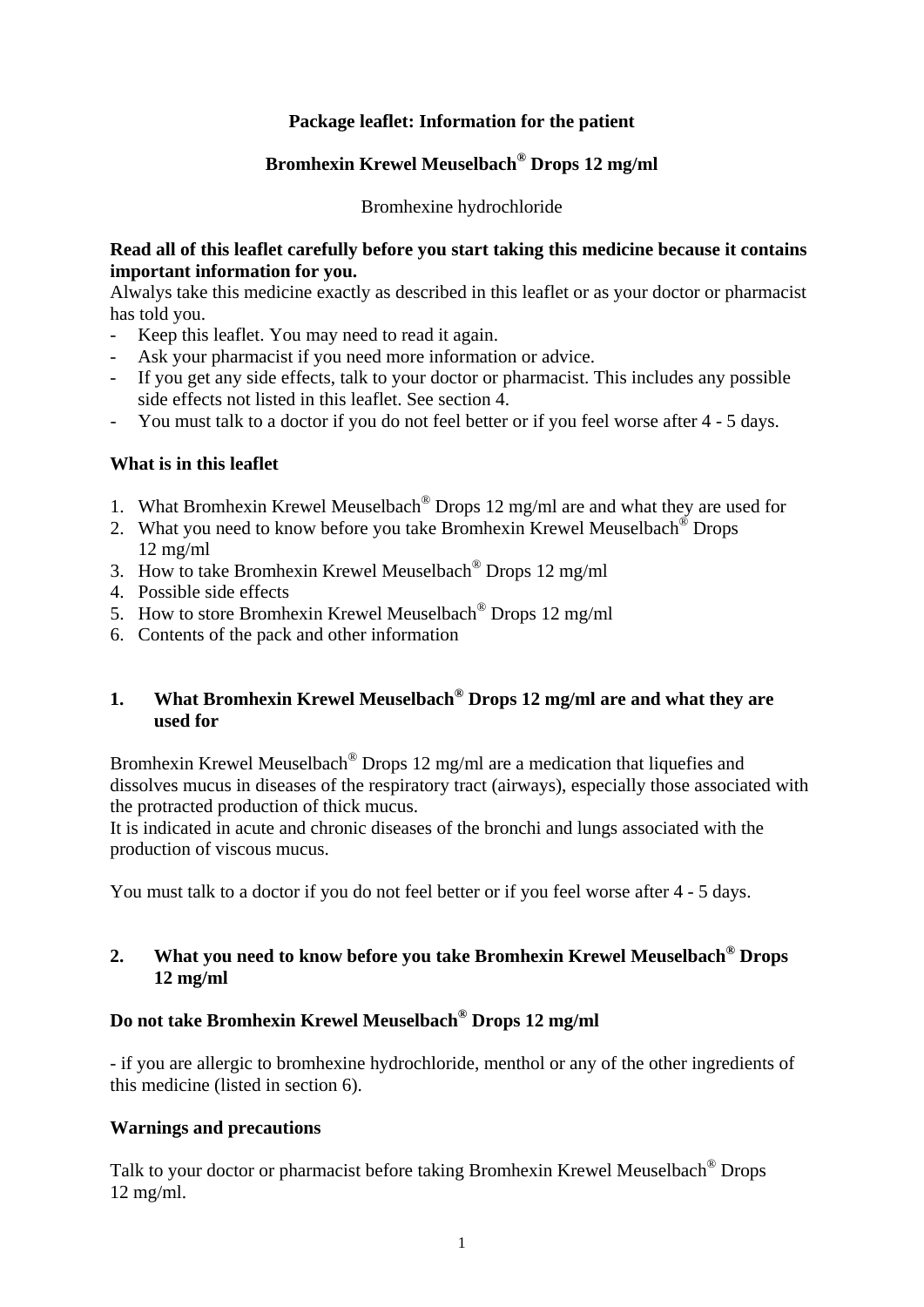There have been reports of severe skin reactions associated with the administration of bromhexine. If you develop a skin rash (including lesions of the mucous membranes such as mouth, throat, nose, eyes, genitals), stop using Bromhexin Krewel Meuselbach® Drops 12 mg/ml and contact your doctor immediately.

Do not take Bromhexin Krewel Meuselbach® Drops 12 mg/ml without talking to your doctor if:

- you have a certain rare bronchial condition with excessive build-up of mucus (e.g. malignant ciliary syndrome). In such cases, Bromhexin Krewel Meuselbach<sup>®</sup> Drops 12 mg/ml should be used only under medical supervision, due to possible mucus congestion.

- you have poor kidney function or severe liver disease (in this case, Bromhexin Krewel Meuselbach® Drops 12 mg/ml is used at longer dosing intervals or at a reduced dose). If kidney function is severely impaired, the metabolites (breakdown products) of Bromhexin Krewel Meuselbach® Drops 12 mg/ml must be expected to accumulate in the liver.

Liver function should be occasionally monitored, especially during prolonged treatment.

# **Other medicines and Bromhexin Krewel Meuselbach® Drops 12 mg/ml**

Tell your doctor or pharmacist if you are taking / using, have recently taken / used or might take / use any other medicines.

#### *Bromhexine / antitussives*

Concurrent use of products that suppress cough (antitussives) may lead to the dangerous accumulation of mucus due to the suppression of the cough reflex. This is why special care must be taken in the case of such therapeutic combinations and the physician´s advice must be followed carefully.

#### **Pregnancy and breast-feeding**

If you are pregnant or breast-feeding, think you may be pregnant or are planning to have a baby, ask your doctor or pharmacist for advice before taking this medicine.

#### Pregnancy

There is no experience to date with the use of this medicine in human pregnancy. For this reason, Bromhexin Krewel Meuselbach® Drops 8 mg/ml may only be used during pregnancy after careful consideration of the benefits and risks by your doctor.

#### Breast-feeding

Bromhexine is excreted in human milk. As the effects on the infant have not been sufficiently studied, Bromhexin Krewel Meuselbach® Drops 12 mg/ml must not be taken during breastfeeding.

#### **Driving and using machines**

There are no special points to consider.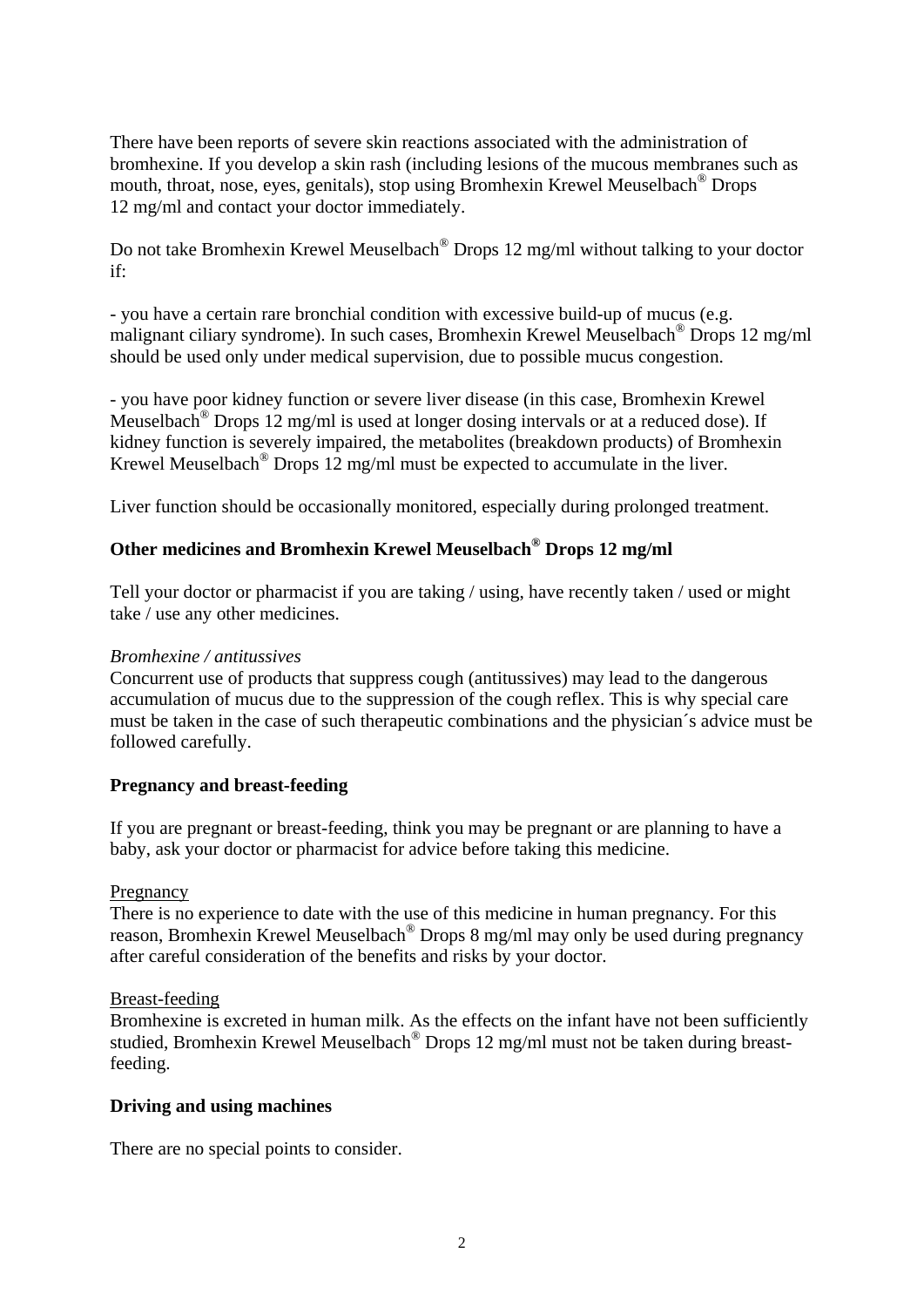## **3. How to take Bromhexin Krewel Meuselbach® Drops 12 mg/ml**

Always take this medicine exactly as described in this leaflet or as your doctor or pharmacist has told you. Check with your doctor or pharmacist if you are not sure.

#### **If not prescribed otherwise by your doctor, the recommended dose is:**

Adults and adolescents over 14 years of age  $15 - 30$  drops 3 times daily (equivalent to  $24$  -48 mg bromhexine hydrochloride daily).

#### **Use in children and adolescents**

Children and adolescents aged  $6 - 14$  years and patients weighing less than 50 kg take 15 drops 3 times daily (equivalent to 24 mg bromhexine hydrochloride daily).

Children aged 2 – 6 years of age are given 8 drops 3 times daily (equivalent to 12 mg bromhexine hydrochloride daily).

Method of administration:

Oral use.

Note: Adequate hydration may be beneficial.

#### Duration of administration:

The duration of treatment depends on the severity of the disease and should be decided by your treating physician.

If your symptoms get worse or do not improve after  $4 - 5$  days, you should consult a doctor.

If you have the impression that the effect of Bromhexin Krewel Meuselbach® Drops 12 mg/ml are too strong or too weak, please contact your doctor or pharmacist.

## **If you take more Bromhexin Krewel Meuselbach® Drops 12 mg/ml than you should**

In the event of an overdose, no symptoms beyond the usual side effects are generally to be expected. If severe symptoms occur, it may be necessary to monitor the blood circulation and, if necessary, treatment depends on the symptoms.

If a toddler has swallowed large amounts of Bromhexin Krewel Meuselbach® Drops 12 mg/ml, please contact your nearest physician.

## **If you forget to take Bromhexin Krewel Meuselbach® Drops 12 mg/ml**

Do not take a double dose to make up for a forgotten dose.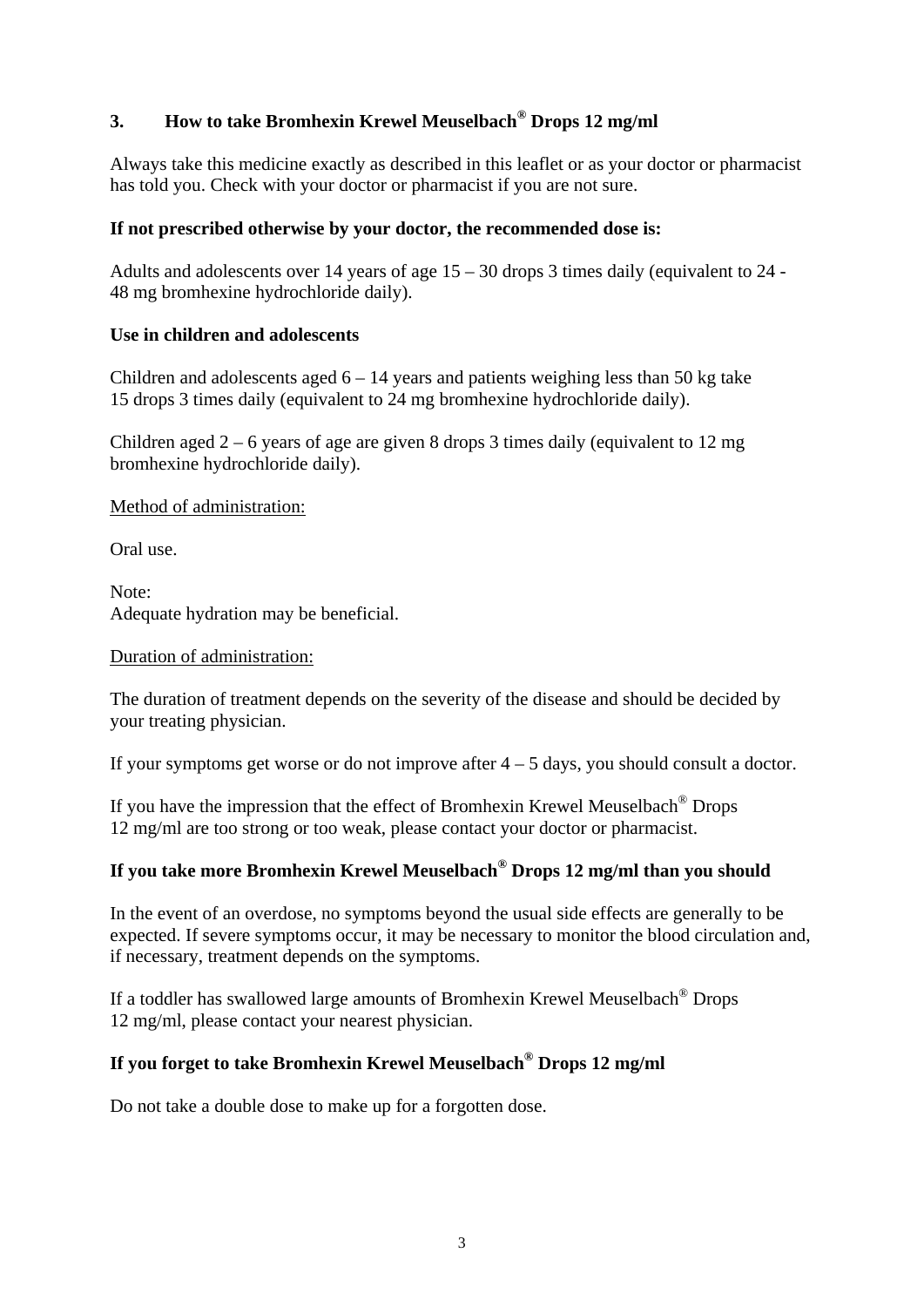## **If you stop taking Bromhexin Krewel Meuselbach® Drops 12 mg/ml**

Please do not stop your treatment with Bromhexin Krewel Meuselbach® Drops 12 mg/ml without talking to your doctor first. Your disease might get worse as a result.

If you have any further questions on the use of this medicine, ask your doctor or pharmacist.

#### **4. Possible side effects**

Like all medicines, this medicine can cause side effects, although not everybody gets them.

Evaluation of undesirable effects and their probability:

Uncommon: may affect up to 1 in 100 people: Nausea, abdominal pain, vomiting, diarrhoea. Fever, shortness of breath (hypersensitivity reaction).

Rare: may affect up to 1 in 1,000 people: Hypersensitivity reactions. Rash, urticaria.

Not known: frequency cannot be estimated from the available data Anaphylactic reactions including anaphylactic shock, angioedema (rapidly developing swelling of the skin, subcutaneous, mucosal or submucosal tissues) and pruritus.

Severe cutaneous adverse reactions (including erythema multiforme, Stevens-Johnson syndrome / toxic epidermal necrolysis and acute generalized exanthematous pustulosis).

#### **Measures to treat side effects**

At the first signs of a hypersensitivity reaction (see above), you must stop taking Bromhexin Krewel Meuselbach<sup>®</sup> Drops 12 mg/ml. In this case, please contact your nearest doctor.

#### **Reporting of side effects**

If you get any side effects, talk to your doctor or pharmacist. This includes any possible side effects not listed in this leaflet. You can also report side effects directly via the Bundesinstitut für Arzneimittel und Medizinprodukte, Abt. Pharmakovigilanz, Kurt-Georg-Kiesinger-Allee 3, D-53175 Bonn, Website: www.bfarm.de. By reporting side effects you can help provide more information on the safety of this medicine.

# **5. How to store Bromhexin Krewel Meuselbach® Drops 12 mg/ml**

Keep this medicine out of the sight and reach of children.

Do not use this medicine after the expiry date which is stated on the box and label. The expiry date refers to the last day of that month.